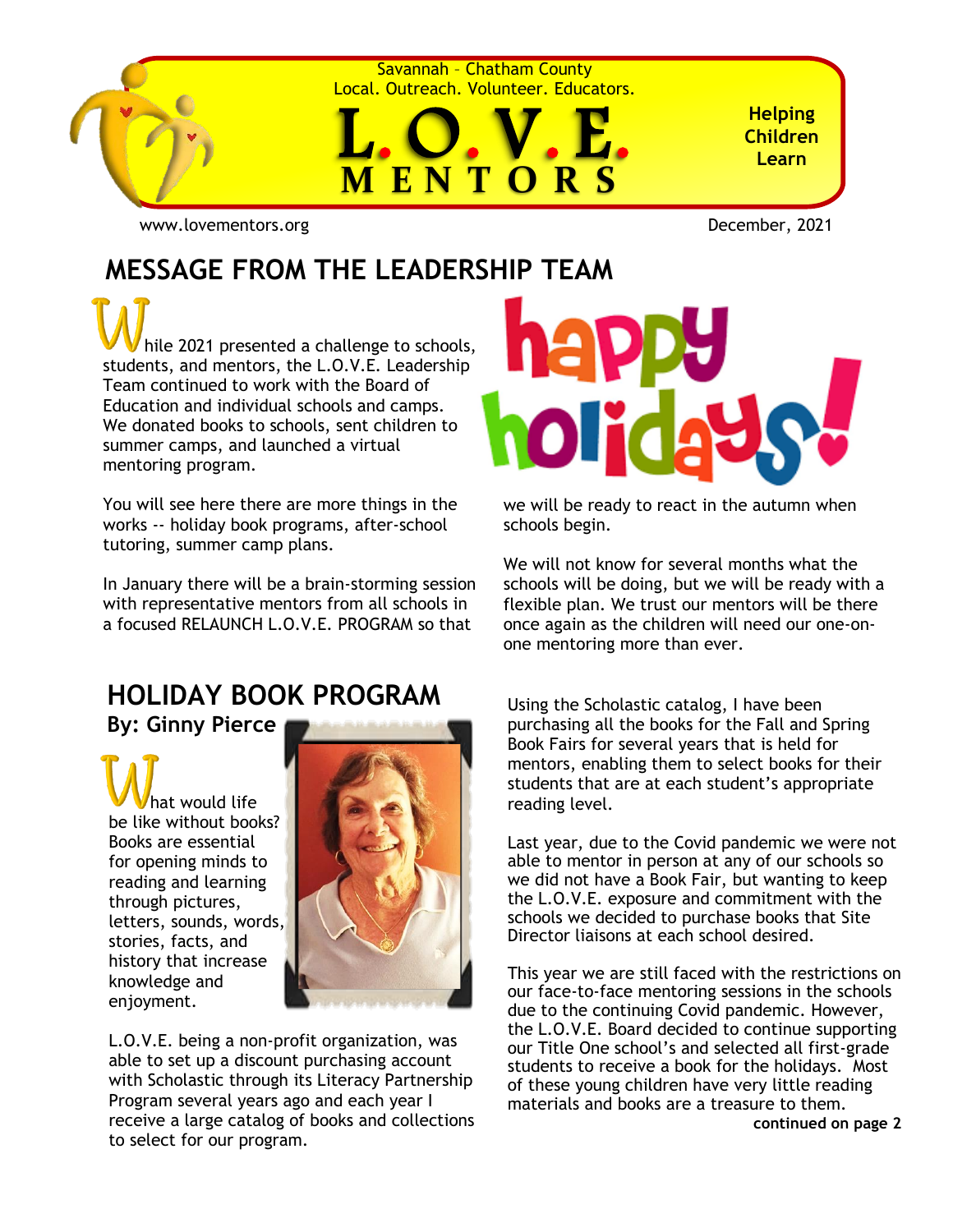#### **continued from front page**

Taking advantage of the Scholastic \$1.00 book specials, I was able to purchase 3 books for each of the 670 first grade students in nine schools. Each student in first grade will receive a holiday zip lock bag containing the same three books:



● "The Caring Me I Want to Be", "Pete the Cat: Pete's Big Lunch", and a non-fiction book titled

● "What Can Insects Do?". Each bag will have the L.O.V.E. bear book label and we are asking the teachers to personalize the bags with each student's name on the label.



Happy Holidays (Tildren!

#### **NEW AFTER-SCHOOL VIRTUAL MENTORING PROGRAM By: Bill Monroe**



 lthough volunteers are still not allowed in the schools, the children need our help. Last year we ran a pilot program at four schools where we used Zoom calls to mentor children virtually. We learned a lot in this pilot and feel confident that we can, in fact, help our children by

using virtual technology. Starting in January we will partner with the volunteer group Loop It UP which is helping to run an after school program in some of our schools. We have had a great response to our request for volunteers in this project with over 25 L.O.V.E. mentors willing to work virtually with targeted students in the  $2^{nd}$  and  $3^{rd}$  grades.

The program will be supported in person by Loop It UP members who will be on site and will take place late in the afternoon from 4:30 – 5:15 p.m.

We will start the program at LOW Elementary in early January and expand to Haven later in the month or early February.

A zoom/technology training session is being planned for mid-December. It is our intention to



expand to other schools once we getup and running.

And YES, we could use more volunteers to expand the program. Just email Bill Monroe at: [wjmonroe@bellsouth.net](mailto:wjmonroe@bellsouth.net) or call him at: 912 656-4498 to join the program.

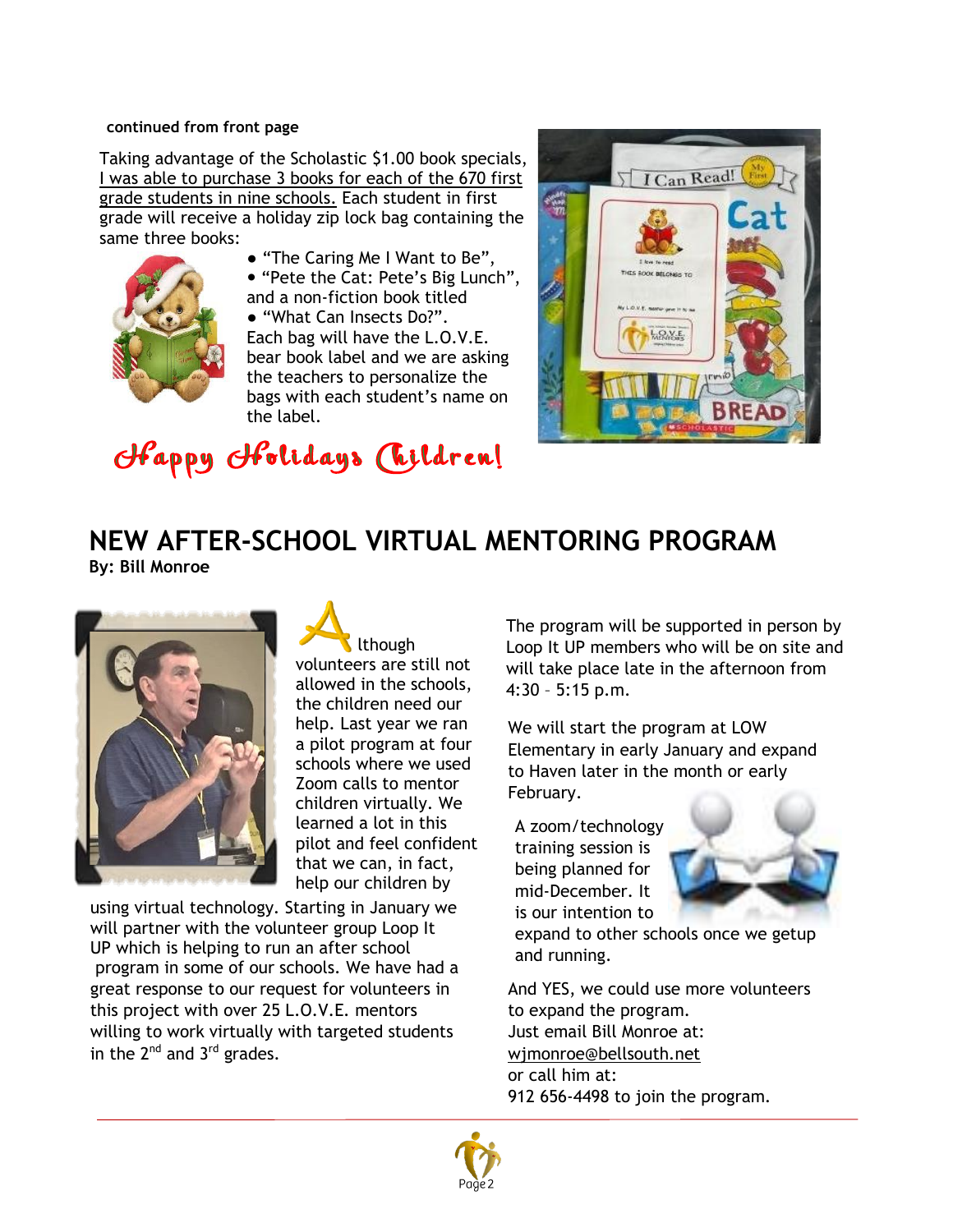### **SUMMER CAMP CONTINUES**

**By: Carol Black**



O.V.F typically rewards scholarships to students we mentor and their siblings to attend area summer camps. Due to the pandemic the 2021 school year was not a typical school year. However, we were aware that

the need for summer camp with some academic focus was needed more than ever. The board decided it was best to turn to two camps that we have worked with for many years: Frank Callen Boys and Girls Club and the West Broad Street YMCA. Both camps are full day camps that provide at least one meal a day.



Importantly, they also provide reading and math instruction as well as fun activities. The camp's directors were tasked with selecting students they felt could most benefit from a scholarship.

In addition to camp scholarships, we provided funds to help support an additional staff member at each of our largest camp partners, Frank Callen and West Broad Y, to provide concentrated educational assistance for the children.

#### **THANK YOU TO OUR LOYAL DONORS By: Kevin Dutton**



 ven though we have not been able to mentor in person for going on two years, we still have been able to provide over 3,000 books for the schools we support. We have also been able to send up to 50 students to summer camps at either Frank

Callen Boys and Girls Club or the Westside YMCA.

All of this was made possible by our wonderful sponsors that have continued to support us through the COVID shutdowns.



We received around \$20,000 during 2020 and 2021 combined. Our major donors through this period are the Kiwanis Club of Skidaway Island, the Lyn Stacie Getz Foundation, Gulfstream Aerospace, Constellation Inc., and many personal contributions. I just wanted to give a shout out to all of these wonderful sponsors without whom we would not be able to accomplish all that we do at L.O.V.E.

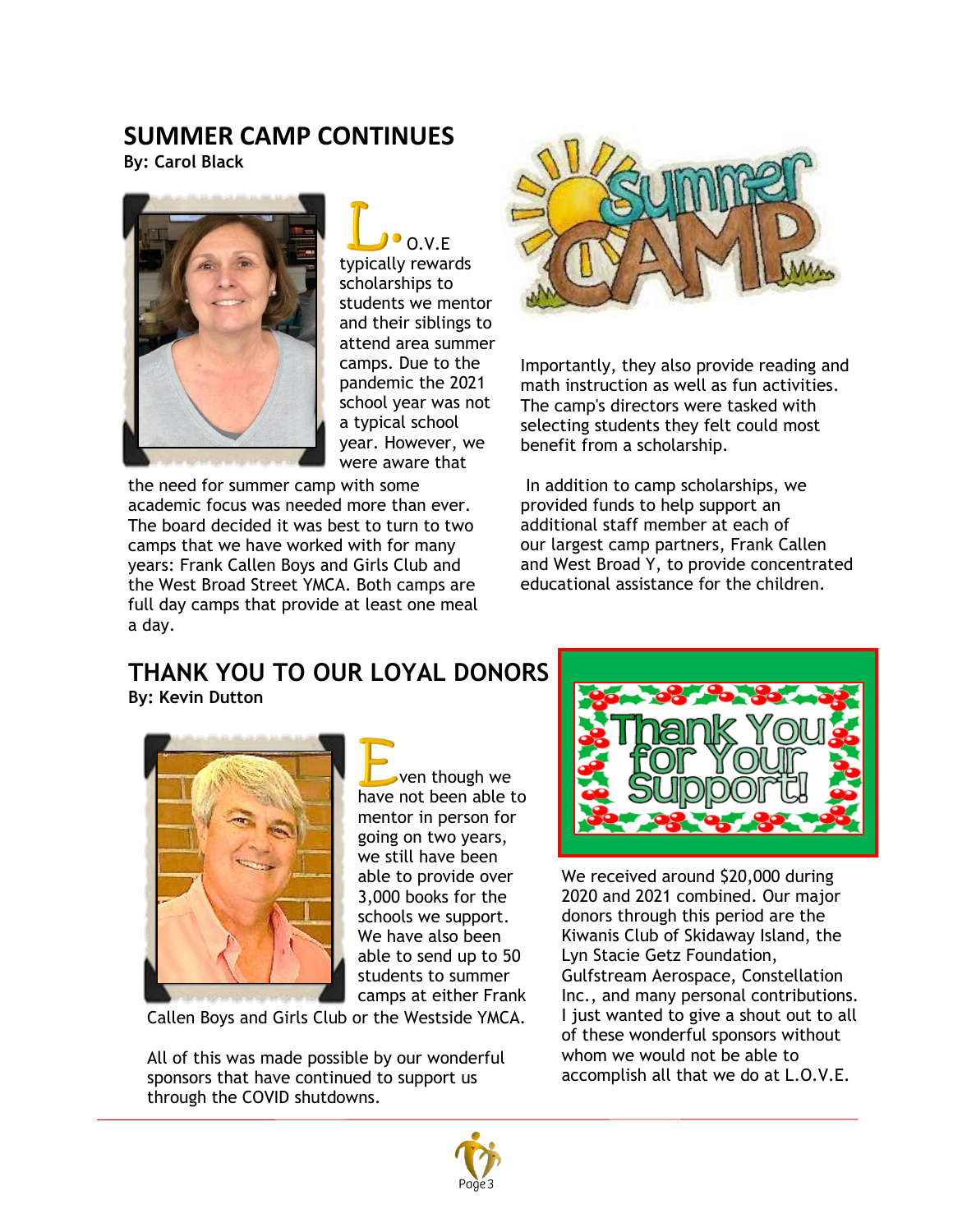## **STAND BY, L.O.V.E. MENTORS**

**By: Dan Malachuk**

 or the foreseeable future, the school system is not likely to add to the risks they are trying to manage by allowing volunteers into their buildings, perhaps especially volunteers like us whose time is spent in close contact with the children. Many parents share this concern. Just as we begin to see some progress, another "variant" comes along. Depending on which expert is talking, the range of potential outcomes are both troubling and comforting at the same time. The results in the test tubes provide one perspective; lesser rates of hospitalizations, another.

Our numbers are anecdotal; most of our mentors are likely vaccinated and boosted, but we all know of breakthrough cases. The children we would see come



from a community that has barely reached 50% vaccinated at the adult level and no data is yet available at the student level. Most of our mentors are in the most vulnerable age category and not eager to risk additional exposure from young children, albeit innocently or without cautionary symptoms.

 In the week before Thanksgiving, at the 9 schools where we mentor, 6 schools had no cases. At the other three schools, one had 3 cases, another had 2, and the third had 1. We may not be certain about the precision of these data, but the school system publishes a weekly tally of cases for students and staff by school and it is mostly filled with zeros. The school system believes they are managing this  $entoring$  aspect of the covid challenge well. Like advocating masks and vaccinations. undoubtedly restricting masks and vaccinations, undoubtedly restricting tters! access by outsiders is part of their success narrative.

> Looking ahead, we'll be working with our site directors on how best to re-launch in the Fall.

**WE WISH ALL OUR L.O.V.E. MENTORS A HAPPY, HEALTHY HOLIDAY AND NEW YEAR THAT FINDS US MENTORING OUR STUDENTS ONCE AGAIN**